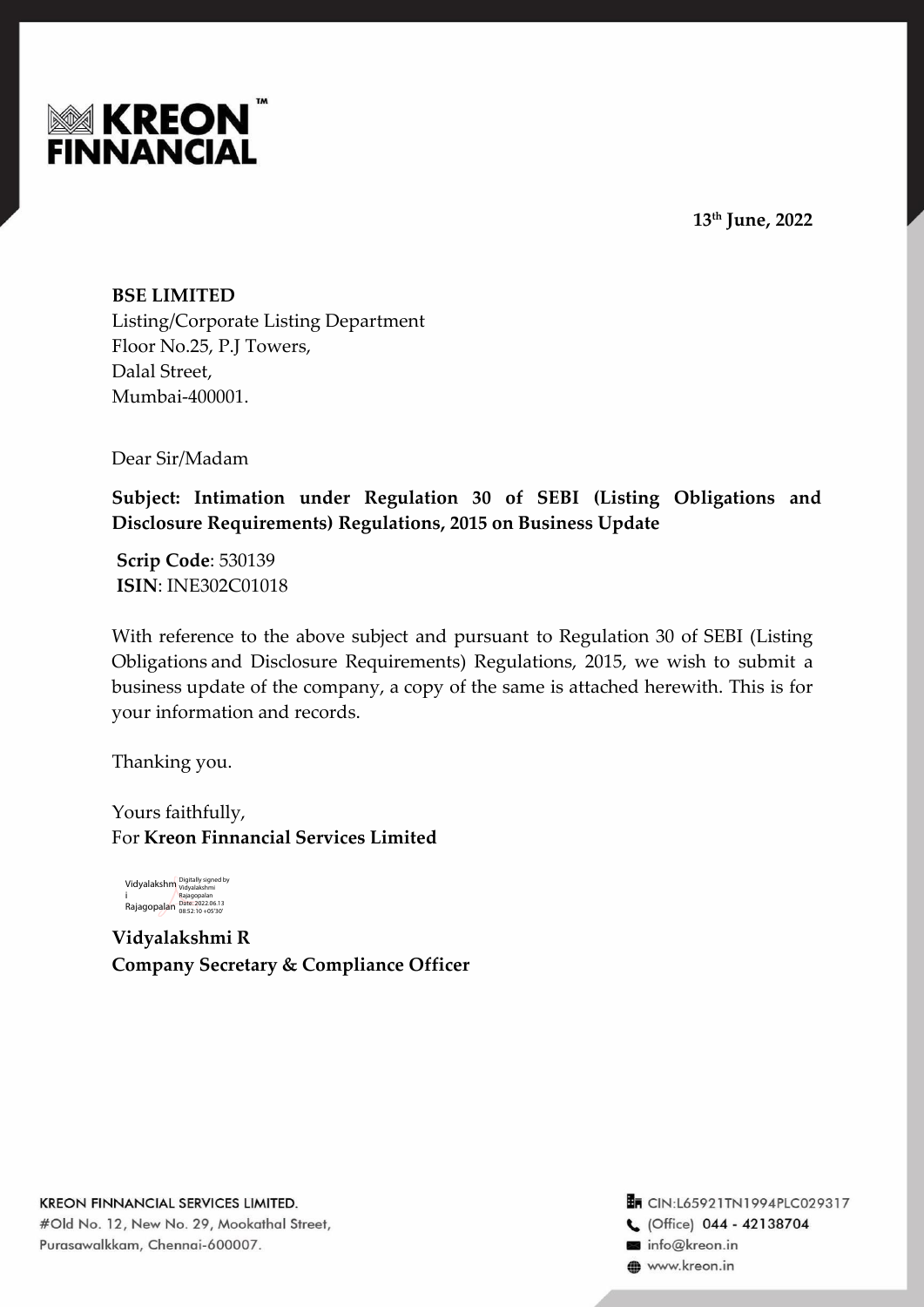



# **TO OUR BELOVED HONOURABLE STAKEHOLDERS**

We are happy to announce that we have launched our latest feature, **StuCred Score** in our app.

*StuCred Score is an in-app scoring mechanism and a tool that is designed to capture, track, and assess our students' financial habits and activities on a regular basis. This helps Students evaluate and quantify their financial competence by doing so.*

#### **Highlights of StuCred Score Feature:**

- $\triangleright$  Keeping in line with our goal of financial literacy, StuCred Score will allow our students to quantify and improve their financial habits.
- $\triangleright$  StuCred Score will analyze transactional data to develop a financial profile of our users and thus guide them into making apt financial decisions.
- $\triangleright$  This proprietary and unique data source has shown to be quite effective in predicting borrower behavior in sectors that have historically been neglected by banks and financial institutions.
- $\triangleright$  The above new data sources are especially beneficial for forecasting the financial behavior of new credit customers.
- $\triangleright$  We will have access to fascinating non-linear patterns in variables emanating from our app.
- $\triangleright$  This represents a unique opportunity for us to be at the forefront of disruptive fintech innovation that will reinvent traditional lending by correctly identifying and handling these transactional and financial behaviors data.

Being Customer-focused allows us to deliver honest assistance, flawless user experience, extremely quick creative advancements, and world-class fintech experiences to our consumers.

Our users will realize and recognize the effort our company is making in going above and beyond to comprehend their current situation. We will further provide them with a map of their financial habits that will allow us to better understand and support them to manage their finances efficiently.